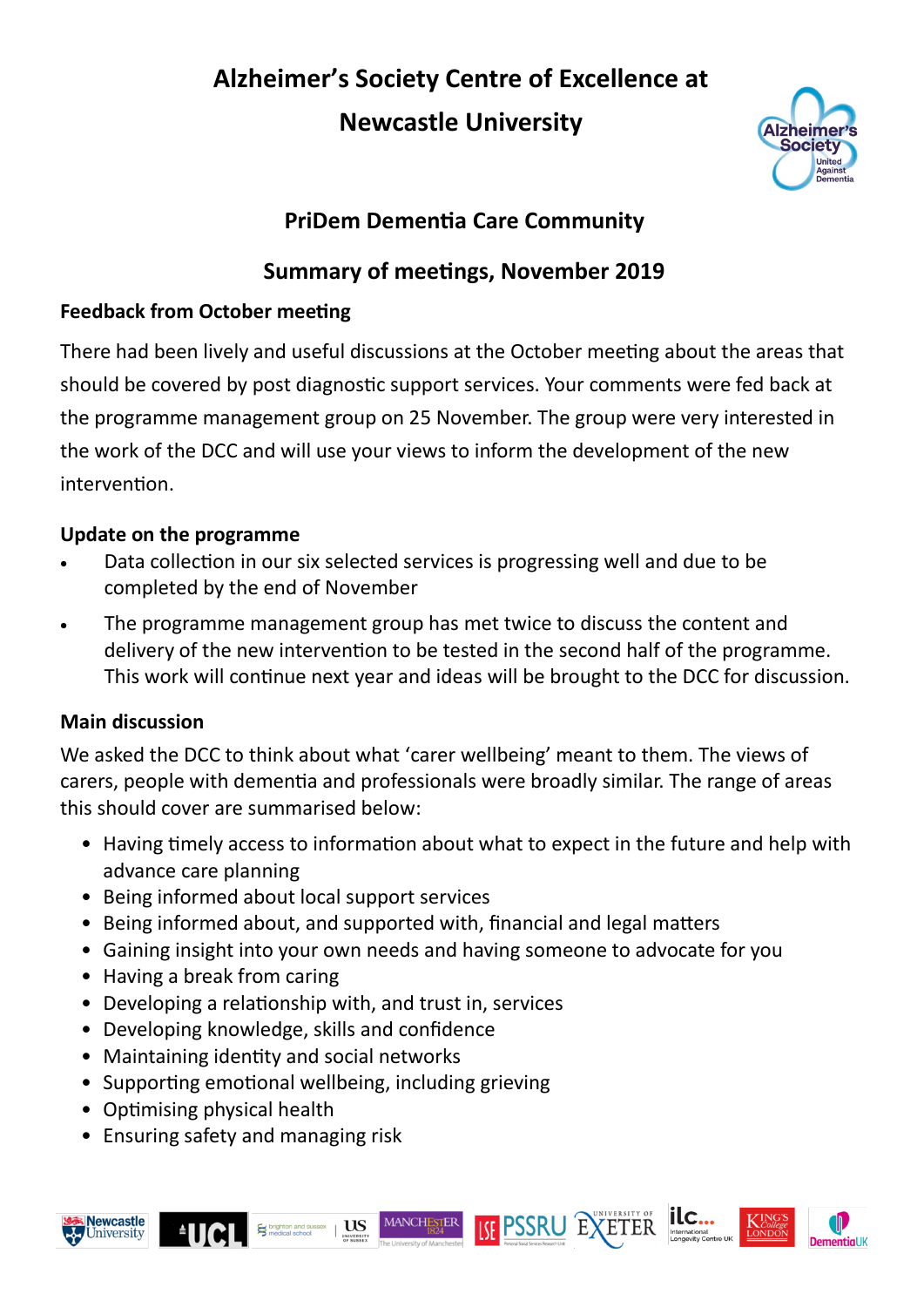At the previous meeting, Louise Robinson summarised the national guidelines for dementia diagnosis and support. One key recommendation is that all people with dementia should have a named health or social care professional responsible for coordinating care. In the second half of the meeting, DCC members discussed:

- Qualifications, knowledge & qualities needed by the named professional
- Whether everyone needs a named professional throughout the illness?
- Whether co-ordination of care is needed throughout the illness?

Part of the role of the named professional is also to develop and review care plans. We asked the groups to consider how these care plans could be structured in terms of headings and issues to be discussed. As usual, we were trying to do too much, so this discussion will continue at the next meeting.

#### **Smart homes for people with dementia**

The issue of 'smart' homes for people with dementia had been raised at a previous meeting. Unfortunately we have not been able to identify a local smart home which you can visit. However, we have found a couple of potentially useful resources:

- There is a report on improving the design of housing to assist people with dementia - some key points are listed on the attached sheet together with a link to the full report.
- Although it is about care homes, there are some interactive tips on design at: [https://dementia.stir.ac.uk/design/virtual](https://dementia.stir.ac.uk/design/virtual-environments/virtual-care-home)-environments/virtual-care-home (Use Internet Explorer rather than Google Chrome)

#### **Next steps**

- The next DCC meetings and visits will be in March 2020. We will continue to work with you to develop ideas about what care plans should cover.
- We will also feedback the key findings from our work with the six selected sites and explore which aspects you think would be most useful to include in our new intervention.

You will be pleased to hear that Greta gave birth to a gorgeous baby boy—Luca—on 20 December. Both are doing well and hope to pop in to a future DCC meeting.

If you have any questions or comments about this summary, please contact Claire Bamford (DCC Facilitator while Greta is on maternity leave) on 0191 208 7047 or claire.bamford@ncl.ac.uk

#### **You can now follow us on Twitter @PriDemProject**

**Our website is https://research.ncl.ac.uk/pridem/**